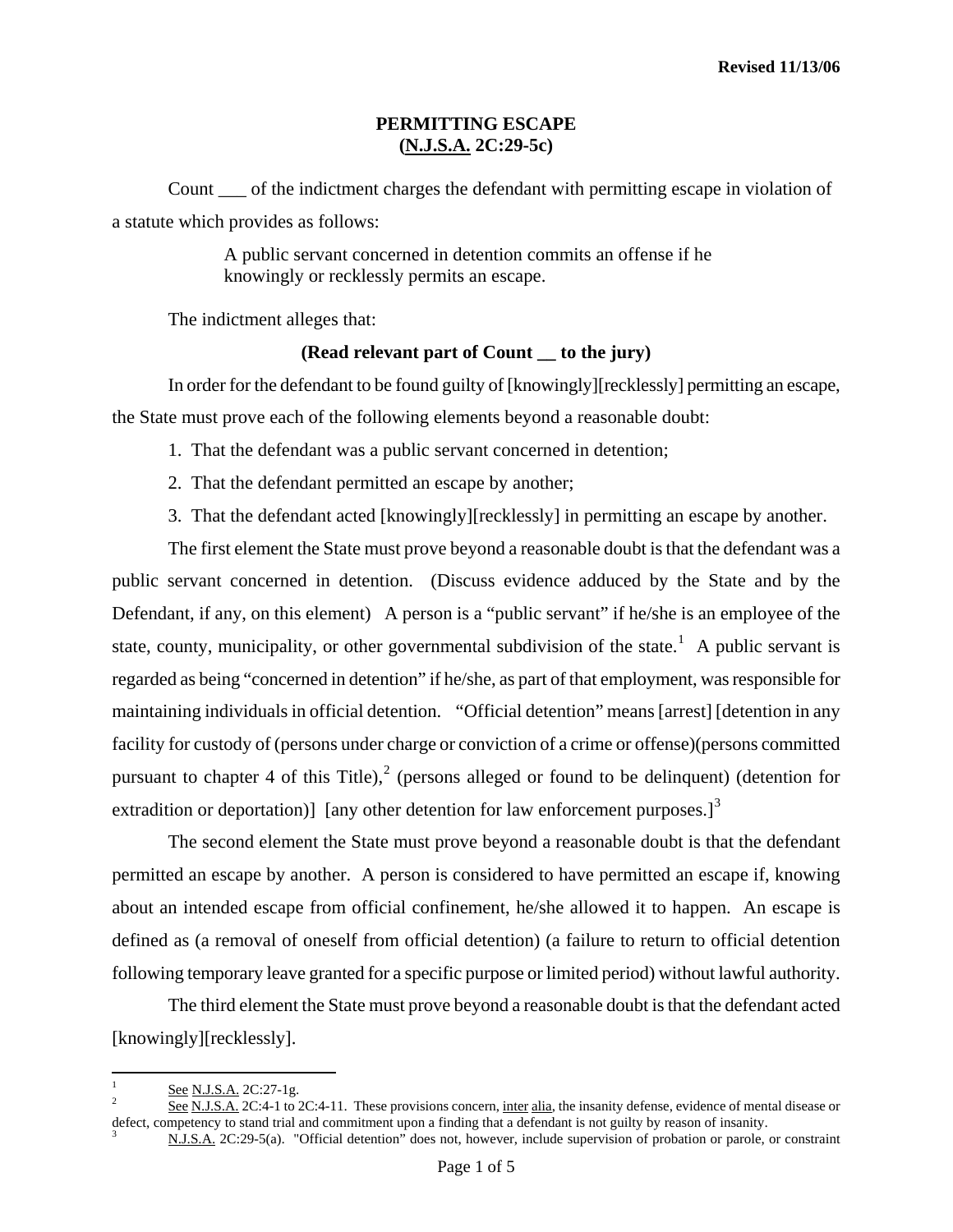#### **PERMITTING ESCAPE (N.J.S.A. 2C:29-5c)**

[A person acts knowingly with respect to the nature of his/her conduct or the attendant circumstances if he/she is aware that his/her conduct is of that nature, or that such circumstances exist, or he/she is aware of a high probability of their existence. A person acts knowingly with respect to a result of his/her conduct if he/she is aware that it is practically certain that his/her conduct will cause such a result. "Knowing," "with knowledge" or equivalent terms have the same meaning.]<sup>[4](#page-0-3)</sup> [A person acts recklessly with respect to the nature of his/her conduct or a result thereof when he/she consciously disregards a substantial and unjustifiable risk that an escape could occur. The risk must be of such a nature and degree that, considering the nature and purpose of the actor's conduct and the circumstances known to him/her, its disregard involves a gross deviation from the standard of conduct that a reasonable person would observe in the actor's situation. "Recklessness," "with recklessness" or equivalent terms have the same meaning.]<sup>[5](#page-1-0)</sup>

[Knowledge][Recklessness] is a condition of the mind that cannot be seen and can only be determined by inferences drawn from the defendant's conduct, words or acts. It is not necessary for the State to prove the existence of such a mental state by direct evidence such as a statement by the defendant that he/she had a particular mental state. It is within the power of the jury to find that the proof of [knowledge][recklessness] has been furnished beyond a reasonable doubt by inferences which you may draw from the nature of the acts and circumstances surrounding the conduct of the defendant as they have been presented in the evidence you have heard and seen in this case.

# **IF LEGAL IRREGULARITY IS RAISED, CHARGE EITHER SECTION A OR SECTION B:**

# **SECTION A [6](#page-1-1)**

 The defendant contends that his/her intent in permitting the charged escape was not illegal. You are advised that legal irregularity in bringing about or maintaining detention, or lack of jurisdiction of the committing or detaining authority, is not a defense when the escape is from a prison<sup>[7](#page-1-2)</sup> or other custodial facility or from detention pursuant to commitment by official proceedings.<sup>[8](#page-1-3)</sup>

incidental to release on bail. Id.

<span id="page-1-0"></span> $\frac{6}{5}$  See N.J.S.A. 2C:2-2b(2).

See N.J.S.A. 2C:2-2b(3).

<span id="page-1-1"></span>Legal irregularity or lack of jurisdiction is not available as a defense when the escape is from a prison or other custodial facility or from detention pursuant to commitment by official proceedings. N.J.S.A. 2C:29-5(d).

<span id="page-1-4"></span><span id="page-1-2"></span>For the purposes of a charge under this statute, a "prison" may include state prison, county jails or correctional centers, municipal jails, juvenile detention facilities or reformatories, and the Adult Diagnostic and Treatment Center. This list of possible prisons is illustrative only, and not meant to be exhaustive. 8

<span id="page-1-3"></span>Detention pursuant to official proceedings can include an arrest, an investigatory detention or a motor vehicle stop. See State v. Moultrie, 357 N.J. Super. 547 (App. Div. 2003). This list is not meant to be exhaustive.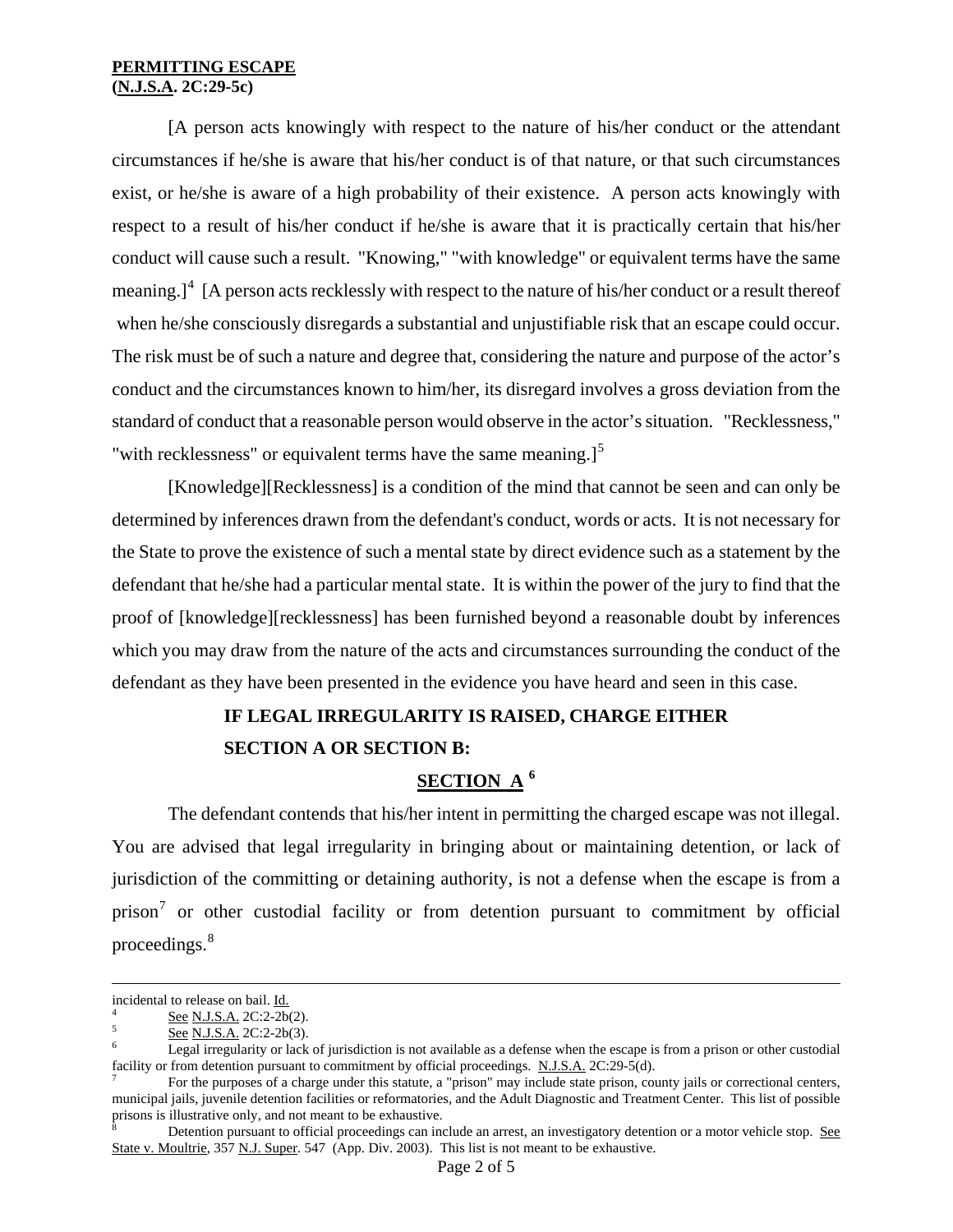#### **PERMITTING ESCAPE (N.J.S.A. 2C:29-5c)**

<span id="page-2-0"></span> $\overline{a}$ 

Defendant maintains that the facility from which he/she permitted the escape [was not a prison] [was not a custodial facility] [did not constitute detention pursuant to commitment by official proceedings]. Conversely, the State maintains that the facility at issue [was a prison] [was a custodial facility] [did constitute detention pursuant to commitment by official proceedings].

The burden of proof is on the State to disprove the defense beyond a reasonable doubt.

In order for you to determine whether the State has met this burden, you must decide whether the State has proven beyond a reasonable doubt that the permitted escape was from [a prison] [a custodial facility] [detention pursuant to commitment by official proceedings]. If the State has failed to prove this fact beyond a reasonable doubt, you must find the defendant not guilty.

## **SECTION B**<sup>[9](#page-1-4)</sup>

The defendant contends that his/her intent in permitting the charged escape was not illegal.

Where a defendant is accused of permitting another to escape from [confinement] [arrest] [detention], legal irregularity in bringing about or maintaining [confinement] [arrest] [detention], or lack of jurisdiction of the committing or detaining authority is a defense, but only if [the escape involved no substantial risk of harm to the person or property of anyone other than the escapee] [the detaining authority did not act in good faith under color of law]. In other words, even where the detaining authority has not followed proper procedures, or has acted unlawfully or improperly in effecting confinement, still there is no defense unless [the escape was conducted in a manner that involves no substantial risk of harm to the person or property of anyone else] [the detaining authority did not act in good faith under color of law]. Thus, simply put, the law provides that permitting escape from illegal [confinement] [arrest] [detention] is not criminal [where it involves no substantial risk of harm to another] [even if it involves a substantial risk of harm to another, where there has been [confinement] [arrest] [detention] by an authority who knows there is not a basis for the arrest].

<sup>9</sup> Legal irregularity or lack of jurisdiction may be available as a defense when the escape is from a detention that is not a prison, another custodial facility or detention pursuant to commitment by official proceedings. N.J.S.A. 2C:29-5(d).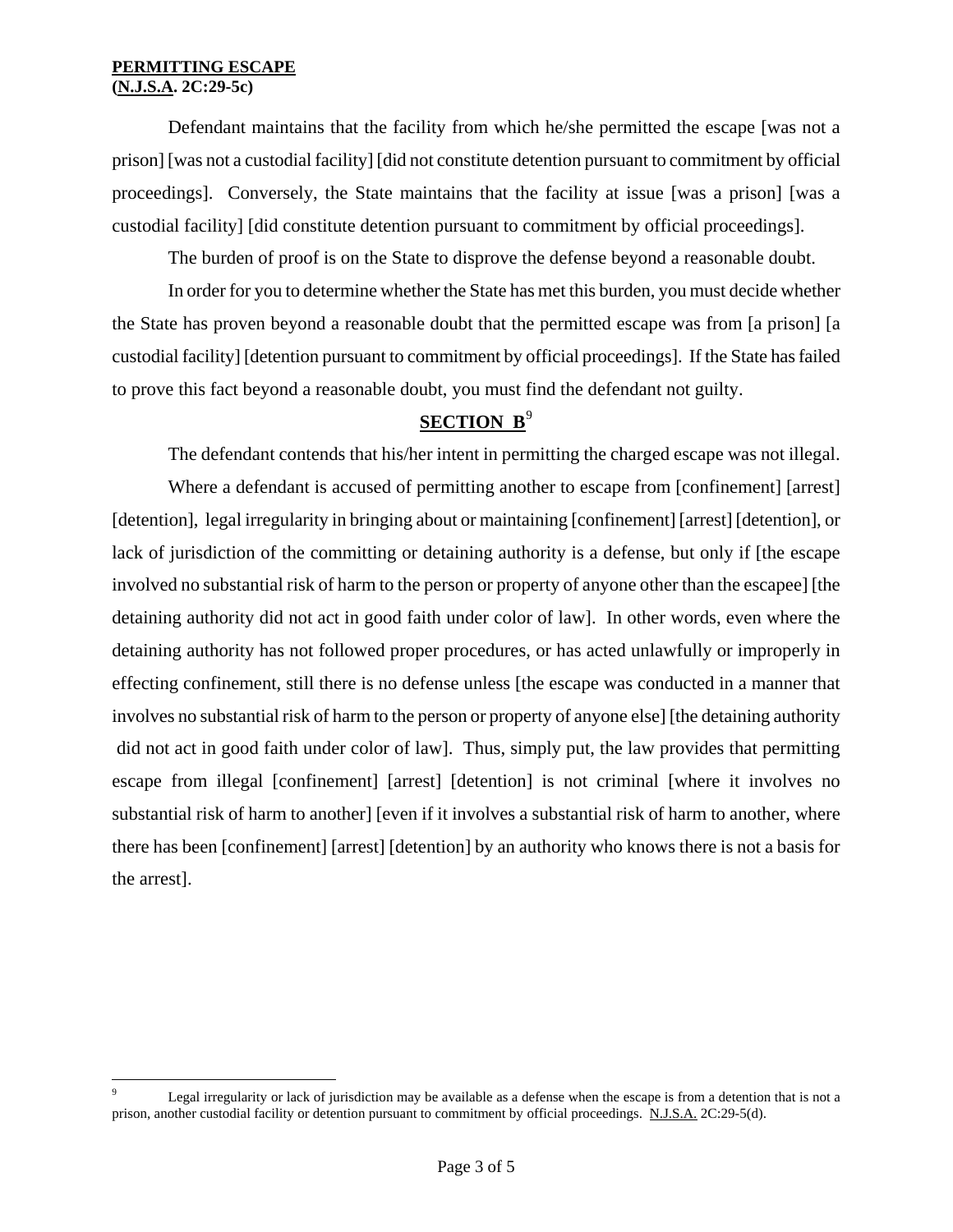The burden of proof is on the State to disprove the defense beyond a reasonable doubt.<sup>[10](#page-2-0)</sup>

In order for you to determine whether the State has met this burden, you must decide whether the State has disproved beyond a reasonable doubt that [the escape involved no substantial risk of harm to the person or property of anyone other than the escapee] [the detaining authority did not act in good faith under color of law]. If the State has failed to disprove this fact beyond a reasonable doubt, you must find the defendant not guilty.

## **[CHARGE IN ALL CASES]**

If the State has failed to prove any of the elements as I have described them to you beyond a reasonable doubt, you must find the defendant not guilty of the crime of permitting an escape. If the State has proven each element beyond a reasonable doubt, you must find the defendant guilty of the crime of permitting an escape. [Where appropriate, remind the jury that the State must disprove the legal irregularity defense beyond a reasonable doubt].

## **[GRADING]**

If you find that the State has proven defendant guilty beyond a reasonable doubt of this crime, then you must determine whether or not the State has proven beyond a reasonable doubt that the defendant employed [force] [a threat] [a deadly weapon] [a dangerous instrumentality] in the course of permitting the escape.

["Force" means any degree of physical power or strength used against another person, even though it entails no pain or bodily harm and leaves no mark. $l^{11}$  $l^{11}$  $l^{11}$ 

[A "deadly weapon" is any firearm or other weapon, device, instrument, material or substance, whether animate or inanimate, which in the manner it is used or is intended to be used, is known to be capable of producing death or serious bodily injury or which in the manner it is fashioned would lead the victim reasonably to believe it to be capable of producing death or serious bodily injury. $]$ <sup>[12](#page-3-1)</sup>

 $10\,$ See State v. Moultrie, 357 N.J. Super. 547, 554-555 (App. Div. 2003). To bring this defense into play there must be some evidence, however slight, that the officer did not act in good faith under color of law. Id. at 559. Quoting the Criminal Law Revision Commission Commentary, the Moultrie court states that this involves "clear cases of abusive arrest by officers who know there is no basis for the arrest." Id. More than just an absence of probable cause is needed. Id.<br>
<sup>11</sup> See generally State v. Brannon, 178 N.J. 500 (2004).<br>
<sup>12</sup> This definition of deadly weapon is set forth at N.J.S.A. 2C:11-1(c). W

<span id="page-3-1"></span><span id="page-3-0"></span>

<span id="page-3-2"></span>